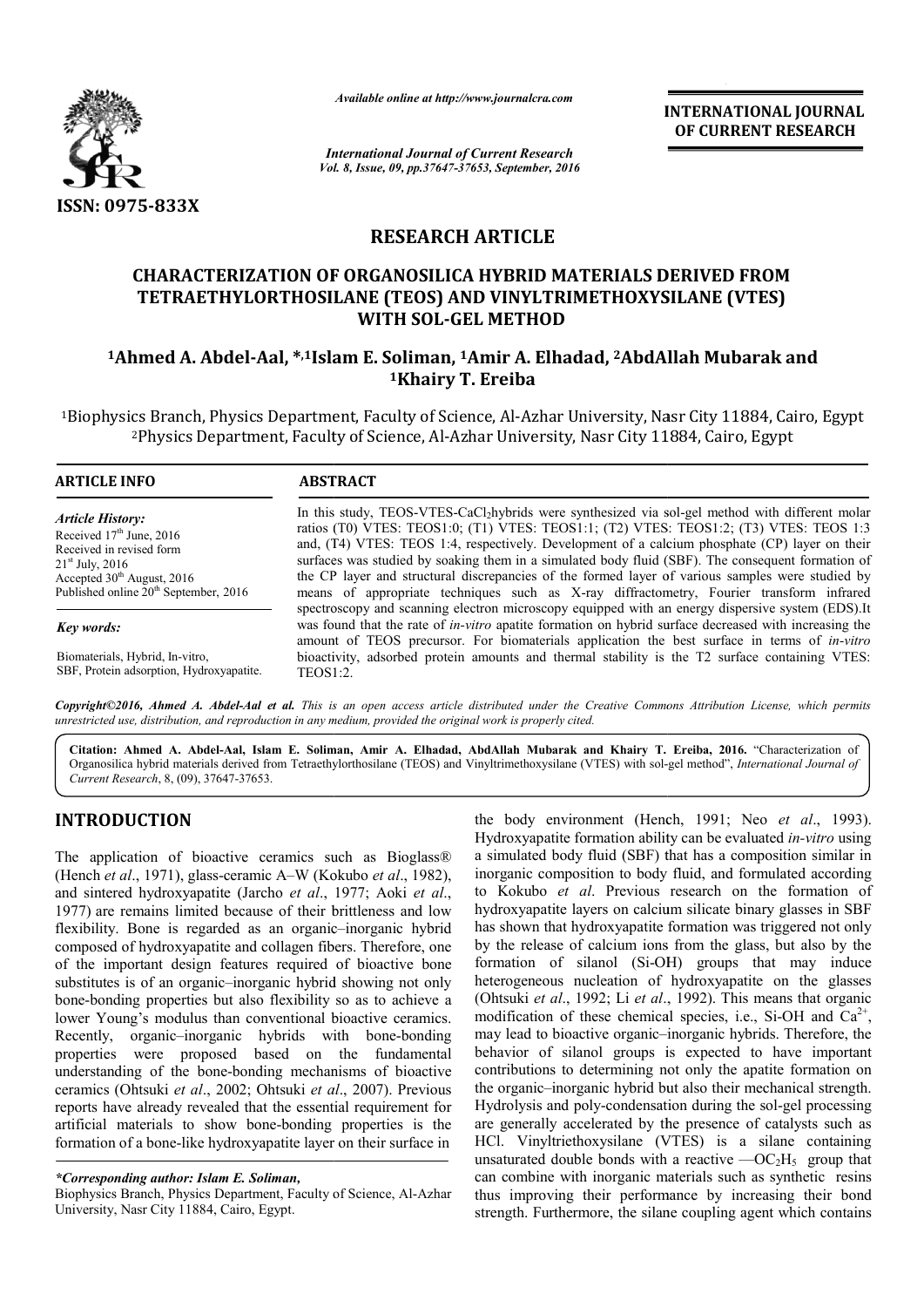reactive vinyl groups at the side chain increases the possibility of polymerization with other reactive monomers. The aim of this work is to obtain tailor-made organic-inorganic hybrid with pre-designed bioactive properties. We hypothesized that the combination of inorganic (Tetraethyl orthosilicate TEOS) and organic (Vinyltriethoxysilane VTES) silane precursors at different molar ratios and incorporation of  $Ca^{2+}$  ions by mixing the TEOS/VTES hybrid with calcium salts such as  $(CaCl<sub>2</sub>)$  are expected to induce deposition of bioactive apatite in the Kokubo's simulated body fluid (SBF) which subsequently makes it applicable for bone regeneration.

# MATERIALS AND METHODS

## Samples preparation

VTES-TEOS hybrids were synthesized via sol-gel route by dissolving appropriate amounts of Vinyltriethoxysilane  $((VTES; (CH<sub>3</sub>CH<sub>2</sub>O)<sub>3</sub> SiCH=CH<sub>2</sub>, purchased from Alfa Aesar)$ Company, Germany) and distilled water in ethanol (Merck). The VTES / EtOH / H<sub>2</sub>O mixture was stirred for 15 minutes at room temperature. Then HCL (sigma aldrish Company, Canada) was added for acid hydrolysis to prevent phase separation. The VTES / EtOH / H<sub>2</sub>O/ HCl mixture was stirred for another 15 min at room temperature. Tetraethyl orthosilicate (TEOS;Si( $OC<sub>2</sub>H<sub>5</sub>$ )<sub>4</sub> purchased from sigma aldrish Company, Canada) was added to previous solution. Different molar ratios VTES: TEOS of (T0 (1:0), T1(1:1), T2(1:2), T3(1:3) and T4(1:4)) were proposed, Where the molar ratio of silane/water/ethanol of 1:3:3 was used. Mixture of VTES / EtOH  $/$  H<sub>2</sub>O $/$  HCl $/$  TEOS was stirred for 4 hours at room temperature. Finally  $0.2$  grams of CaCl<sub>2</sub> (purchased from sigma aldrish Company, Canada) was added. The sol was stirred for 2 hours at 60°C to reach the sol-gel transition (Condensation process). The resulting gel was dried at 120˚C in a drying oven for 6 days to obtain the prepared material in a xerogel form as shown in Figure (1). Finally the selected samples were crushed (milled) in an agate mortar and subject to different characterization techniques.



Fig. 1. Flow chart of VTES/TEOS preparation

# Characterization

### Thermogravimetric analysis (TGA)

Thermogravimetric analysis of the various VTES-TEOS-CaCl<sub>2</sub> organic-inorganic hybrids in xerogel form was performed on a SETARAM DTA-TG labsys™ Evolution-1750 equipment, with  $\alpha$ -Al<sub>2</sub>O<sub>3</sub> powders as a reference material. Samples of 5 mg crushed powder were put into an  $Al_2O_3$  crucible and the measurements were performed in the temperature range 23– 1000˚C (heating rate 10˚C/min) in air.

# X-ray diffraction (XRD)

The phase analysis of the samples was examined by X-ray diffractometer, model BRUKER Germany, D8 ADVANCE using monochromatic Cu K $\alpha$  radiation ( $\lambda$ = 0.15406 nm), scanning rate  $0.1^{\circ}$  in the 20 ranging from  $10^{\circ}$  to  $100^{\circ}$  step time 1 sec. at 40 kV and 40 mA.

#### Attenuated total Reflectance infrared spectroscopy (FT-IR)

ATR-FTIR absorption spectra were recorded at room temperature in the  $400-4000$  cm<sup>-1</sup> range with a resolution of 4 cm<sup>-1</sup> at room temperature using a spectrometer of type (FT-IR-400, JASCO, Japan). Each sample was prepared according to standard procedure by mixing about 2.00 mg of powder sample with 200 mg of KBr, which was subsequently pressed into pellet in an evacuated die. A background reading was taken before collecting spectra from the samples and was subtracted from the sample spectra.

#### Scanning electron microscope (SEM)

The surface morphology of the resultant hybrids before and after immersion in SBF was performed by using Philips XL 30 scanning electron microscope (SEM) with an accelerating voltage of 30 kV. Specimens were placed on a stub using a carbon sticker and examined under the microscope. For chemical analysis, the samples were examined in energy dispersive X-ray analysis coupled to the SEM instrument (EDXA; 30 mm2 Si (Li) R-RSUTW detector) at 15 kV acceleration voltages. EDX used to compare the intensities of calcium (Ca), phosphorus (P) in the resultant hybrids before and after immersion in SBF.

#### *In-vitro* assay

#### a) Simulated body fluid (SBF)

The *in-vitro* bioactivity of the prepared VTES-TEOS-CaCl<sub>2</sub> hybrids was tested by soaking in 50 ml of Kokubo's simulated body fluid (SBF) (Kokubo *et al*., 1982). The pH of the SBF solution was buffered at 7.4. The specimens within plastic containers were immersed in a thermodynamic (shaking–water bath at constant separate then incubated for 33 days at 37˚C. After 33 days of immersion, the specimens were removed from the solution, rinsed with distilled water and left to dry at room temperature.

#### b) Protein adsorption

To study the physiological behavior of the Organic-inorganic samples, protein adsorption onto these surfaces was studied. Bovine serum albumin (BSA) was used as representative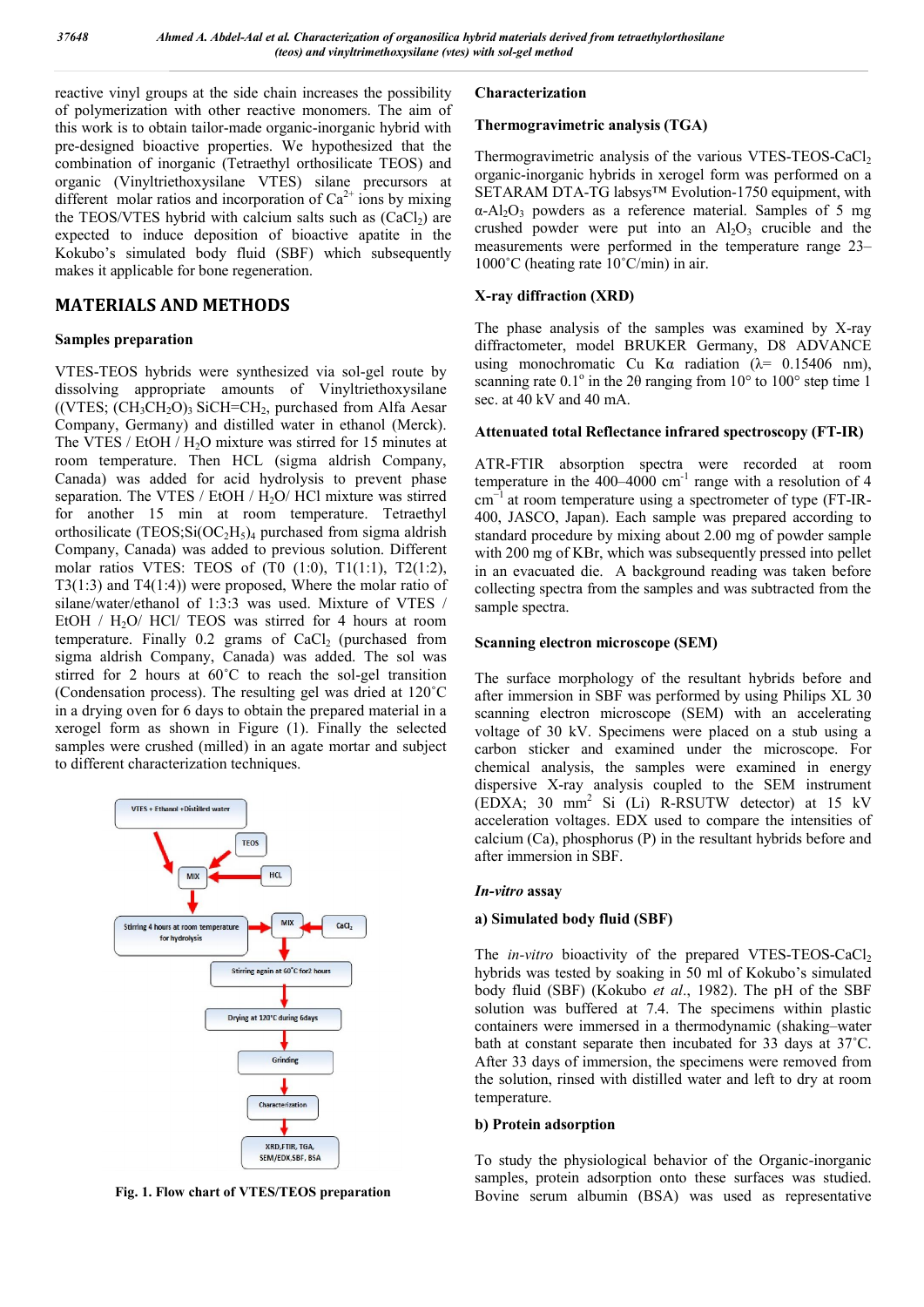protein. 0.2 gm of bovine serum albumin was added to 200 ml of PBS (Dissolve 8g of NaCl, 0.2g of KCl, 1.805g  $Na<sub>2</sub>HPO<sub>4</sub>$ .2H<sub>2</sub>O and  $0.30717g$  K<sub>2</sub>HPO<sub>4</sub> in 800 ml distilled H2O.Adjust pH to 7.4 with HCl. Adjust volume to 1L with additional distilled H<sub>2</sub>O) at pH 7.4 and 37 $^{\circ}$ C. 4 gm of each sample was added to 40 ml of the previous mixture. Adsorption was allowed to proceed in an incubator for 1 h at 37˚C. Upon completion of adsorption, the samples were thoroughly rinsed with PBS 3 times and with water to remove unbound proteins (non-adsorbed) and salt residues then dried at 37˚C. Protein adsorption on the surface of the samples was determined by using FTIR technique.

# RESULTS AND DISCUSSION

#### Thermal gravimetric analysis (TGA):

Figure (2): Shows TGA curves (25-1000˚C temperature range) of VTES-TEOS-CaCl<sub>2</sub> hybrid as a function of TEOS content. In order to follow some significant effects, the weight loss was studied in three temperature intervals: 0-145˚C (I), 145-400˚C  $(II)$ , 400-600 $^{\circ}$ C $(III)$ .



Fig. 2. TGA curves of pure VTES -CaCl, hybrid without TEOS and mixed VTES-TEOS-CaCl<sub>2</sub> hybrids as a function of TEOS content

The initial weight loss (Region I), in all these samples, is considered to be the result of the elimination of the condensation by-products, ethanol and water (Park *et al*., 2009). Quantity of water and ethanol that samples are losing, increases with the decreasing of hydrocarbon chain (where TEOS content increases). This fact agrees with the more susceptibility to hydrolysis in the case of increasing the inorganic content of the system (TEOS).

The second weight loss (Region II), is due to the partial thermal degradation of organic matter in hybrids. The elimination of organic matter in pure VTES-CaCl<sub>2</sub>sample (T0) occurs from 145 up to 946 ˚C (22.14% weight loss), whereas in the VTES-TEOS hybrids, this loss starts from 145 ˚C to 466˚C.(3.97%, 6.33%, 6.14%, 6.42% for T1,T2,T3,T4). The elimination of organic components from the hybrids start at 150 ˚C, this indicates that, in order to avoid the elimination of organics from the VTES - TEOS - CaCl<sub>2</sub> hybrid, the hybrid should be cured while being prepared at a temperature which

does not exceeds 150˚C . In other words, 120˚C is a suitable temperature for curing these hybrids.

The third weight loss stage (Region III) at 466-700˚C is due to the complete burning of organics in the hybrid (Jing and Hou, 2007). The TGA curves became flat at 700-1000˚C because the organic component had been completely removed, leaving behind only an inorganic components as  $SiO<sub>2</sub>$  and  $CaCl<sub>2</sub>$ .

#### X-ray Diffraction (XRD):

Figure (3): shows the XRD patterns of pure VTES-CaCl<sub>2</sub> (T0) and mixed TEOS-VTES-CaCl<sub>2</sub> (T1-T4) hybrid xerogel powder.



Fig. 3. XRD patterns of pure VTES-CaCl<sub>2</sub> and VTES-TEOS- $CaCl<sub>2</sub>$  hybrid as a function of TEOS content



*Fig ( 4): XRD patterns of pure VTES-CaCl<sub>2</sub> (T0) and Mixed TEOS-VTES-CaCl<sub>2</sub> hybrids T1. T2, T3 and T4after immersion in SBF for 30 days.*

Figure (4): shows the XRD patterns of pure VTES-  $CaCl<sub>2</sub>$  and TEOS-VTES-  $CaCl<sub>2</sub>$  hybrid sol–gel after immersion in SBF. From the figure, it could be observed that, some crystalline peaks appear in the XRD patterns, indicating the formation of a crystalline layer on the surface of the samples. Initially, two well-defined hydroxyl apatite (HA) peaks develop at 2θ values of  $2\theta = 31.8^\circ$  (211) and  $25.8^\circ$  (002) according to the standard JCPDS cards (76-0694), Wide diffraction peak at angles (2θ) at  $32.18^\circ$ ,  $34.8^\circ$  corresponds to the overlapping of  $(1\ 1\ 2)$ ,  $(3\ 0\ 1\ 1\ 2)$ 0) reflections planes of the well- crystallized HA. That the main developed phase is HA with minor traces of Calcite phase.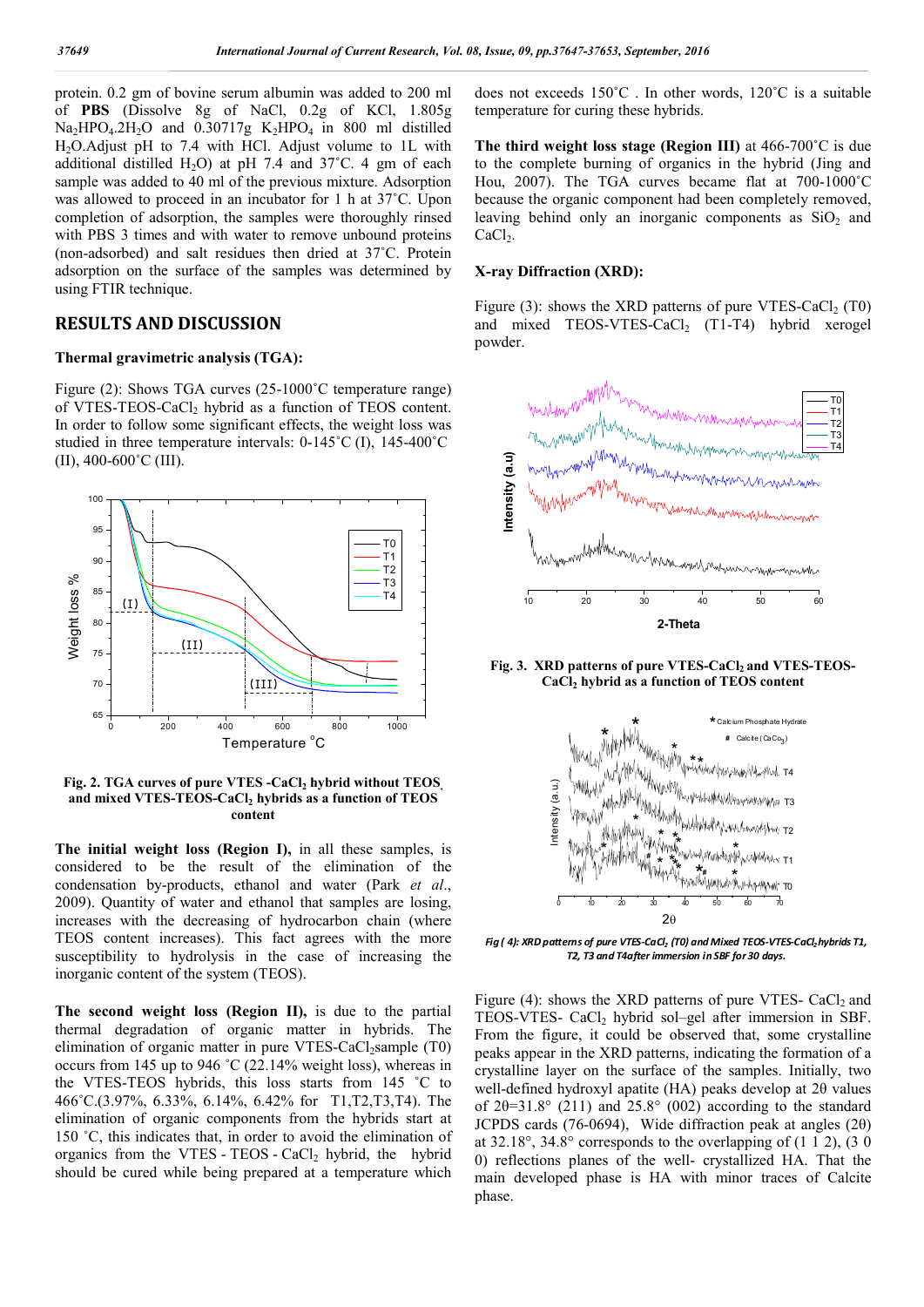

Fig. (5) FTIR absorption spectra of pure VTES-CaCl2 (T0) and Mixed TEOS-VTES-CaCl2 systems with different molar ratios (T0) VTES: TEOS1:0; (T1) VTES: TEOS1:1; (T2) VTES: TEOS1:2; (T3) VTES: TEOS 1:3 and, (T4) VTES: TEOS 1:4, respectively.

Characteristic peaks of apatite were observed in the patterns of all specimens with higher peak intensity for control sample T0, but intensity of apatite peaks decreased in T1 up to T4 sample, Figure (4). From the XRD patterns it was found that the rate of *in-vitro* apatite formation on hybrid surface decreased with increasing the amount of TEOS precursor.

#### Fourier transforms infrared spectroscopy (FTIR)

The main regions in FTIR spectra of mixed VTES-TEOS- $CaCl<sub>2</sub>hybrids$  are shown in Figure (5) (curves T1-T4). For comparison, FTIR spectrum of a pure VTES-CaCl<sub>2</sub> xerogel without TEOS, S0 (curve T0) is also displayed. In the spectrum of pure VTES -CaCl, hybrid without TEOS, T0, Figure (5) the bands observed at 3431 cm<sup>-1</sup> is originate from O–H band stretching and bending of H2O adsorbed molecular water (Glaser and Wilkes, 1988). The absorbance bands at 2924 cm−1 are attributed to stretching vibrations of C–H bonds (Glaser and Wilkes, 1988). The bands at 1638 cm<sup>-1</sup>(O-H), and 1408 cm<sup>-1</sup>(C-H) are characteristics bands of in the (Si-C=C) group of VTES (Glaser and Wilkes, 1988; Franquet *et al*., 2003). The spectrum shows other bands at  $2360 \text{ cm}^{-1}$  (attributed to absorption by the atmospheric CO<sub>2</sub>), 1026-1137 cm<sup>-1</sup> (Si-O-Si), 663 and 773 cm<sup>-1</sup>  $(Si-C)$ .the bands at 460,552cm<sup>-1</sup>are assigned to Si-O-Si (El hadad *et al.*, 2011). For the mixed VTES-TEOS-CaCl<sub>2</sub> hybrids with different TEOS: VTES molar ratios, All hybrids present a characteristic band around  $1026-1198$  cm<sup>-1</sup> attributed to Si-O-Si group stretching vibrations, which are It is clear that, as the TEOS:VTES ratio increases (curves T1 and T4), characteristic vibration bands of siloxane bands groups increase, at 1026- 1198 cm<sup>-1</sup>, that are assigned to Si-O-Si. Besides, in mixed TEOS-VTES-CaCl<sub>2</sub> xerogels, one weak band at  $940 \text{ cm}^{-1}$ , which can be assigned to ν Si-O of silanol groups (Si-OH) of TEOS and VTES, also appear. Figure (6) shows the FTIR spectra for hybrids after soaking in SBF for 30 days. For all samples Figure (6) the bands appeared in the range 800– 1100  $cm^{-1}$  are ascribed to the stretching modes of SiO<sub>4</sub> tetrahedra. The wide absorption band at 1000-1100cm assigned to the asymmetric stretching mode Si–O–Si (asym), the one weak band around  $788 \text{cm}^{-1}$  is associated to symmetric stretching vibration Si–O–Si (sym). Furthermore, the band observed at  $450 \text{cm}^{-1}$  is attributed to bending mode of Si-O–Si that shifted to high wave number in spectra of hybrid samples

(Glaser and Wilkes, 1988). The small shoulder observed at 775 cm<sup>-1</sup> (υ2) and the weak peak at 1411 cm<sup>-1</sup> (υ3) are the indications of the presence of  $CO<sub>3</sub><sup>2−</sup>$  groups in the lattice of HA (Li *et al*., 1992). Intensity of these bands decreased from T0 up to T4 corresponding to the behavior of HA. The C-H alkyl stretching band can be observed at 2000-2500 cm–1 (Franquet *et*   $al$ , 2003). 1535 cm<sup>-1</sup> may be attributed to the stretching vibration of  $C = C$  and  $C - O$  of the remaining non-hydrolyzed group of VTES precursor. 1111  $\text{cm}^{-1}$  is attributed to  $\text{PO}_4^{-3}$ (Rodriguez *et al*., 1999; Abdelmouleha *et al*., 2007). Peaks at  $560 \text{ cm}^{-1}$  are associated with the P–O bending mode of crystalline phosphate (apatite) formed on the samples surface. it was noted that this band appeared clearly in T0 and T1, but decreased gradually up to T4. Two bands located at 1653 and 3548 cm-1 . These absorptions are characteristic of the presence of water related to the hygroscopic feature of the formed apatite. These results showed that the bioactivity of hybrid samples decreased as VTES amount decreased and TEOS increased (Glaser and Wilkes, 1988; Franquet *et al*., 2003).



#### Scanning Electron Microscope (SEM-EDX)

The surface morphology of the (T0, T2 and T4) samples before immersion in SBF is shown in Figure (7). The surfaces are rough /porous which could be attributed to the evaporation of ethanol and water during the curing step  $(120^{\circ}C / 6$  days). This pores/roughness could be useful during the *in-vitro* test, as these pores could act as nucleating sites and/or increasing the reaction rate by increasing the area of contact with the physiological fluids. On one hand, such surfaces could be useful for the bone-like apatite precipitations while being immersed in simulated body fluid (SBF) (Yang Kong *et al*., 2007; Woo *et al*., 2007).

#### The surface morphology and EDX analysis of the T0, T2 and T4 hybrids after 30 days of immersion in SBF is shown Figure 8

After 30 days of immersion in SBF, the surface of T0 sample is completely covered with apatite precipitations (Figure 8) due to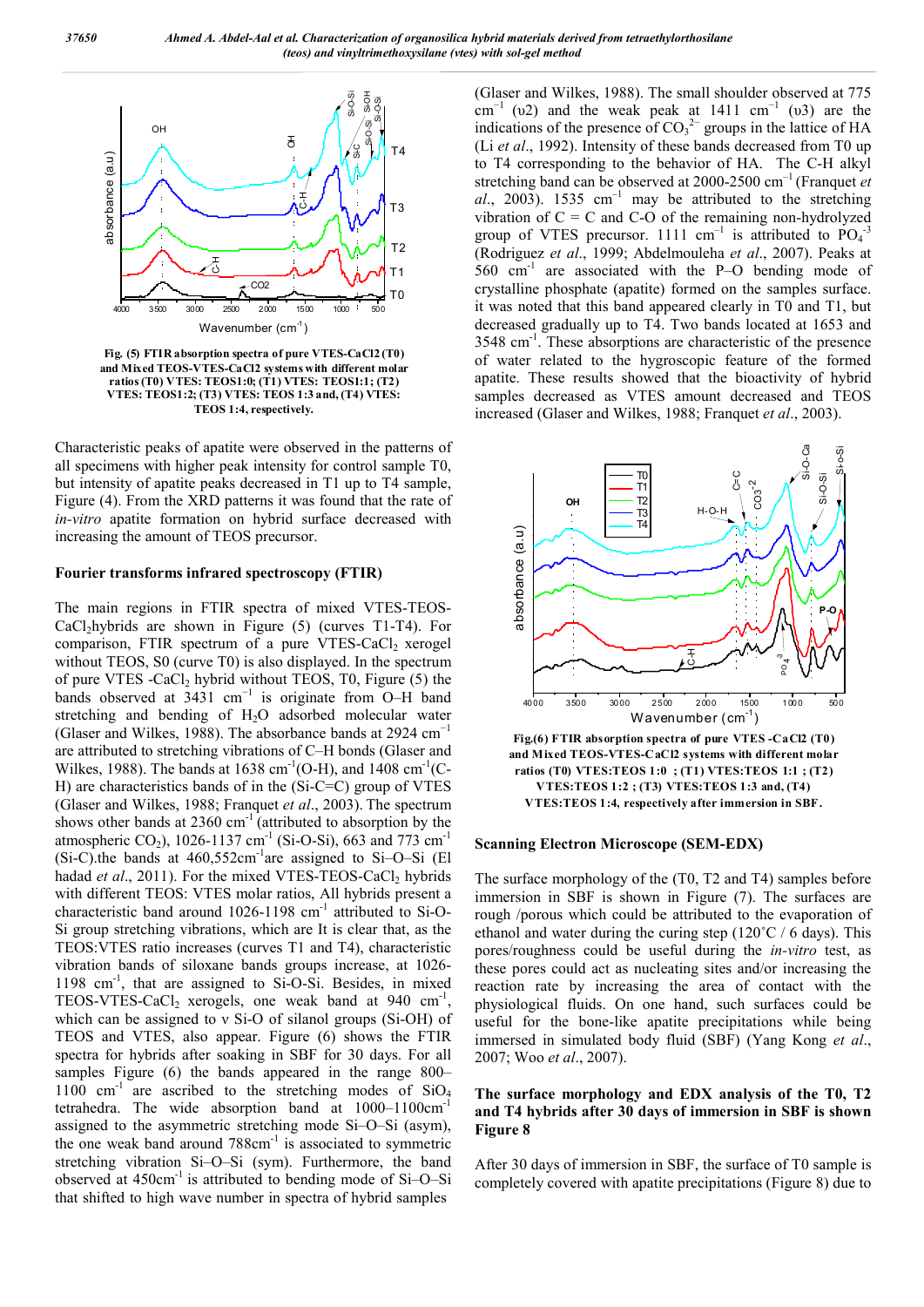that the surface of T0 has some roughness features which could provide high surface area for reaction with SBF solution. The corresponding EDX spectra show that the main composition of formed surface layer was calcium and phosphorus. Even, being EDX a semi-quantitative analysis, these molar ratios indicates that the precipitates formed after SBF exposures should be apatite-like. The peaks corresponding to sodium and chloride are due to the presence of those elements in the SBF. The human bone also includes these elements, but is mainly made of apatite phase. The surface morphology of the sample T2 after immersion in SBF for 30 days is shown in Figure (8).



Fig. 7. SEM micrographs of the surface of the T0, T2 and T4 sample before immersion in SBF



Fig. 8. SEM micrographs and EDX spectra of the surface of the T0 , T2 and T4 hybrids after immersion in SBF

The surface is covered with less precipitation of apatite-like "non-well developed apatite" than T0. Because the surface of T2 has less roughness features than of that T0. Despites the elemental analysis obtained by EDX analysis, the peaks corresponding to the main components of apatite (Ca, P and O) were identified (Figure 4), with a Ca/P ratio of 1.48 ascribed to amorphous non-well developed apatite (Yang Kong *et al*., 2007). The spectrum also exhibited peaks corresponding to Cl, which are due to the presence of this element in the SBF. The surface morphology of the sample T4 after immersion in SBF for 30 days is shown in Figure (8). The surface of T4 sample is partially covered with apatite precipitations less than T0 and T2. Due to the less roughness features. Also, The EDX analysis indicates that these precipitates have a Ca/P molar ratio that 1.54 and indicates the precipitation of apatite-like.

#### Protein adsorption

The chemical composition and surface charge of biomaterial surfaces strongly affect the protein adsorption behavior (Woo et al., 2007). This is perhaps through interaction between the functional groups on the samples surface and those of the protein itself. After immersion of the samples in 1 mg/mL Bovine Serum albumin solution in PBS, adsorption was allowed to proceed in an incubator for 1 h at 37 ˚C. The Amide I and Amide II bands in sample T2 are shown in Figure (9). There was an increase in the ratio of the Amide I to the Amide II on all the surfaces due to protein adsorption. The biggest increase in the Amide I/Amide II ratio was seen on T0 (1.01), then this ratio decreases gradually from T1 to T4 (1.008, 0.9828, 0.99, 0.969). According to the popularly accepted understanding, electrostatic interactions are very important for protein adsorption (Healy and Ducheyne, 1992).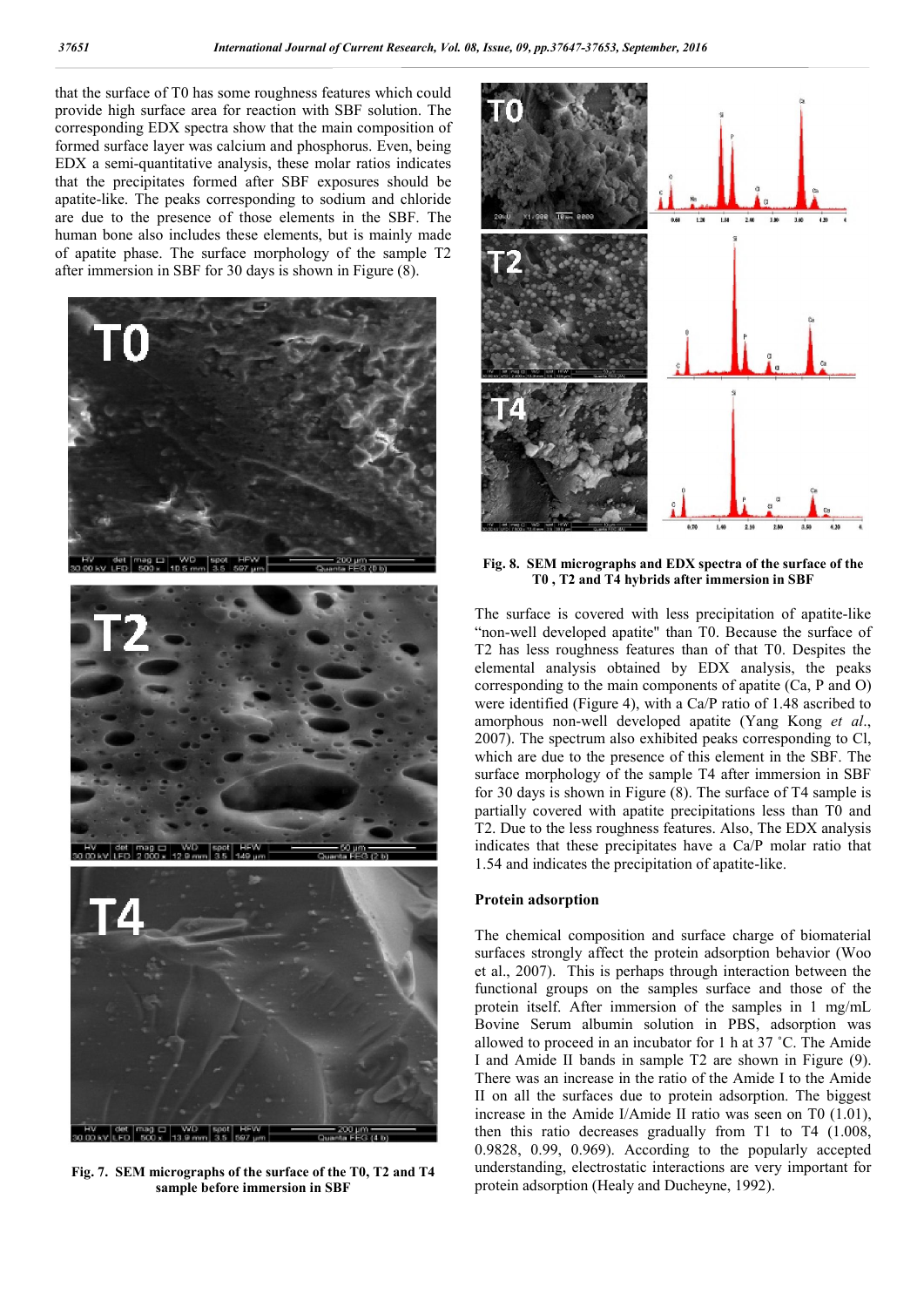

Fig. 9. Representative FTIR absorption spectra of all samples after immersion for 1 hour in BBS

The increase in the albumin adhesion on the surface of VTES-TEOS-CaCl<sub>2</sub> was likely due to the protein positive charge at pH 7.4. For Pure HAp, It has been reported that the protein adsorption on HAp is electrostatic in nature and two possible adsorption sites are involved and act as adsorption sites (Healy and Ducheyne, 1992). Thus in the HAp exist two sites where proteins bind to apatite. These two sites, positively charged surfaces (Ca sites,  $Ca^{2+}$ ) on HAp which can absorb negatively charged proteins and negative charged sites (P sites,  $PO_4^{3-}$ ) which can absorb positively charged proteins (Healy and Ducheyne, 1992). Amount of albumin have been adsorbed on the prepared hybrid samples as a result of the presence of, positively charged  $Ca^{2+}$  ions. That, it could be concluded that the existence of  $Ca^{2+}$  in the hybrid samples enhance its efficiency for protein adsorption. The variation of the adsorbed amounts could be resulted from the surfaces goes negative as the amounts of TEOS in the samples increase. Such precursors after hydrolysis-condensation processes make the surface more negative as a result of abundant Si-O- bonds.

#### Conclusion

TEOS-VTES-CaCl2 hybrids were synthesized via sol-gel method and development of a calcium phosphate (CP) layer on their surfaces was studied by soaking them in a simulated body fluid (SBF). The rate of *in-vitro* apatite formation on hybrid surface decreased with increasing the amount of TEOS precursor. The surface morphology of the sample T2 after immersion in SBF for 30 days covered with less precipitation of apatite-like "non-well developed apatite" than T0. These results showed that the best surface in terms of *in-vitro*  bioactivity is the surface of T0 covered with well-developed bone-like apatite. The best surface in terms of bioactivity/thermal stability is the surface of the T2 surface as it contain the both organic and inorganic precursors which both essential for thermal stability as well as bioactivity. For biomaterials application the best surface in terms of *in-vitro*  bioactivity, adsorbed protein amounts and thermal stability is the T2 surface containing VTES: TEOS /1:2.

### **REFERENCES**

- A. A. El hadad, Diogenes Carbonell, Violeta Barranco, Antonia Jiménez-Morales, Blanca Casal, Juan Carlos Galván, 2011. *ColloidPolymSci*, 289:1875–1883.
- Abdelmouleha M., Boufia S., Belgacemb MN., Dufresne A., 2007. Compos. SciTechnol 67:1627.
- Aoki H., Kato K., Ogiso M. and Tabata T. 1977. Sintered Hydroxyapatite as a New Dental Implant Materials, *J. Dent. Outlook,* 49: 567-575.
- Castillo S. J., Acosta M. C., Zayas MA. 2010. "Formation of ZnO in or on glasses by using the Sol-Gel and Chemical Bath Deposition Techniques", "Seas Transactions On Circuits and Systems", Issue 3, Vol 9.
- Franquet A., Terryn H., Vereecken J. 2003. Appl Surf Sci 211:259.
- Glaser RH. and Wilkes GL. 1988. Polym Bull 19:51.
- Healy KE. and Ducheyne P. 1992. Hydration and preferential molecular adsorption on titanium in vitro. *Biomaterials*, 13:553–61.
- Hench L.L. 1991. Bioceramics: From Concept to Clinic, *J. Am. Ceram. Soc.*, 74(7): 1487-1510.9. (1991).